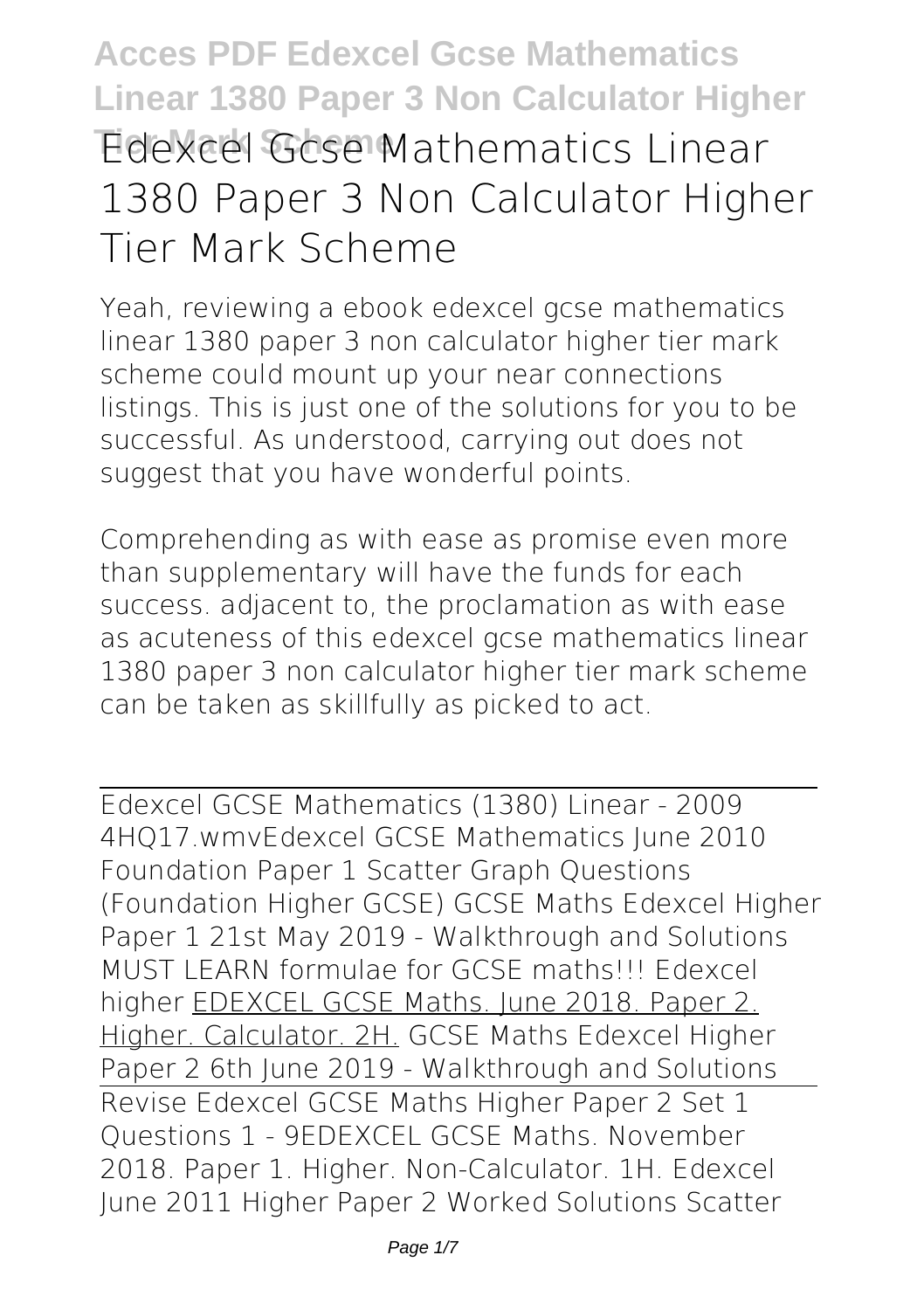Graphs and Correlation GCSE Maths Higher \u0026 *Foundation revision Exam paper practice \u0026 help Edexcel GCSE Maths November 2018 2H Exam Paper Walkthrough American Takes British GCSE Higher Maths!*

Everything About Circle Theorems - In 3 minutes! *Everything You Need To Pass Your GCSE Maths Exam! Higher \u0026 Foundation Revision | Edexcel AQA \u0026 OCR GCSE EdExcel 9-1 Maths Foundation June 2018 Paper 3* GCSE 9-1 Maths Revision 20 topics in only half an hour! Higher and Foundation upto grade 5 **+ Part 1 GCSE EdExcel 9-1 Maths Foundation** November 2018 Paper 1 Transformations GCSE Maths Higher \u0026 Foundation revision Exam paper practice \u0026 help Cumulative Frequency GCSE Maths Higher revision Exam paper practice \u0026 help **Revise Edexcel Maths Foundation Paper 3 - Questions 1 - 13** *November 2019 Paper 2H (Edexcel GCSE Maths revision) Edexcel GCSE Maths November 2018 1H Exam Paper Walkthrough GCSE Maths Edexcel June 2014 1H Higher Non-Calculator (complete paper) GCSE Maths Edexcel Foundation Paper 1 21st May 2019 - Walkthrough and Solutions* Edexcel GCSE Maths November 2018 1F Exam Paper Walkthrough Edexcel Foundation Paper 2 Calculator Revision - Questions 1 - 13 Hune 2018 Foundation Paper 3 Edexcel Foundation paper 1 non calculator questions 1 - 14 *Edexcel Higher June 2011 paper 1 worked solutions Edexcel Gcse Mathematics Linear 1380*

×boxbox; − Are you sure you want to exit this session? Yes No No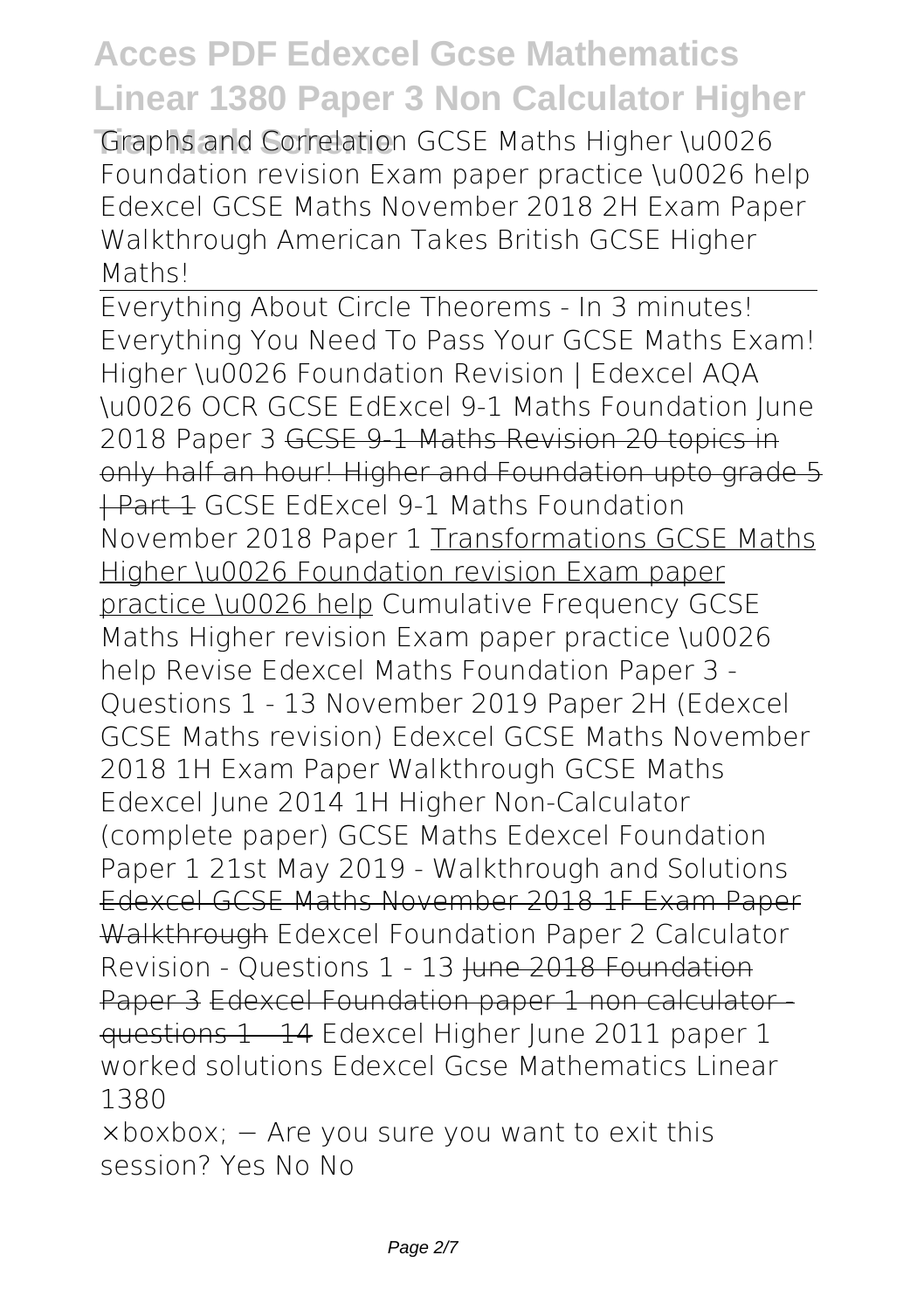**Tier Mark Scheme** *Mathematics (1380) Linear | Pearson qualifications - Edexcel*

| {{ document.extension }} {{ document.size }} | {{ document.datecreated | date : 'dd MMMM yyyy' }} | {{ document.extension }} {{ document.size }} | {{ document.date ...

*Mathematics (1380) Linear | Pearson qualifications - Edexcel*

At GCSE exam boards will provide: two re-sit opportunities in relation to legacy GCSEs in English, English language and mathematics (including linked pair maths GCSEs – 'applications of mathematics' and 'methods in mathematics'), one in November 2016 and one in summer 2017

*Mathematics (1380) Linear | Pearson qualifications - Edexcel*

We are doing some work on our website to remove pages that relate to specifications across ELC, GCSE, AS and A level that have had their final assessment window. Read more For GCSE, AS and A level, these are for qualifications that were accredited between 2008 and 2011.

*Mathematics (1380) Linear | Pearson qualifications - Edexcel* ×boxbox; − Are you sure you want to exit this session? Yes No No

*Mathematics (1380) Linear | Pearson qualifications* Download edexcel gcse mathematics linear 1380 paper 4 calculator histograms document. On this page you can read or download edexcel gcse mathematics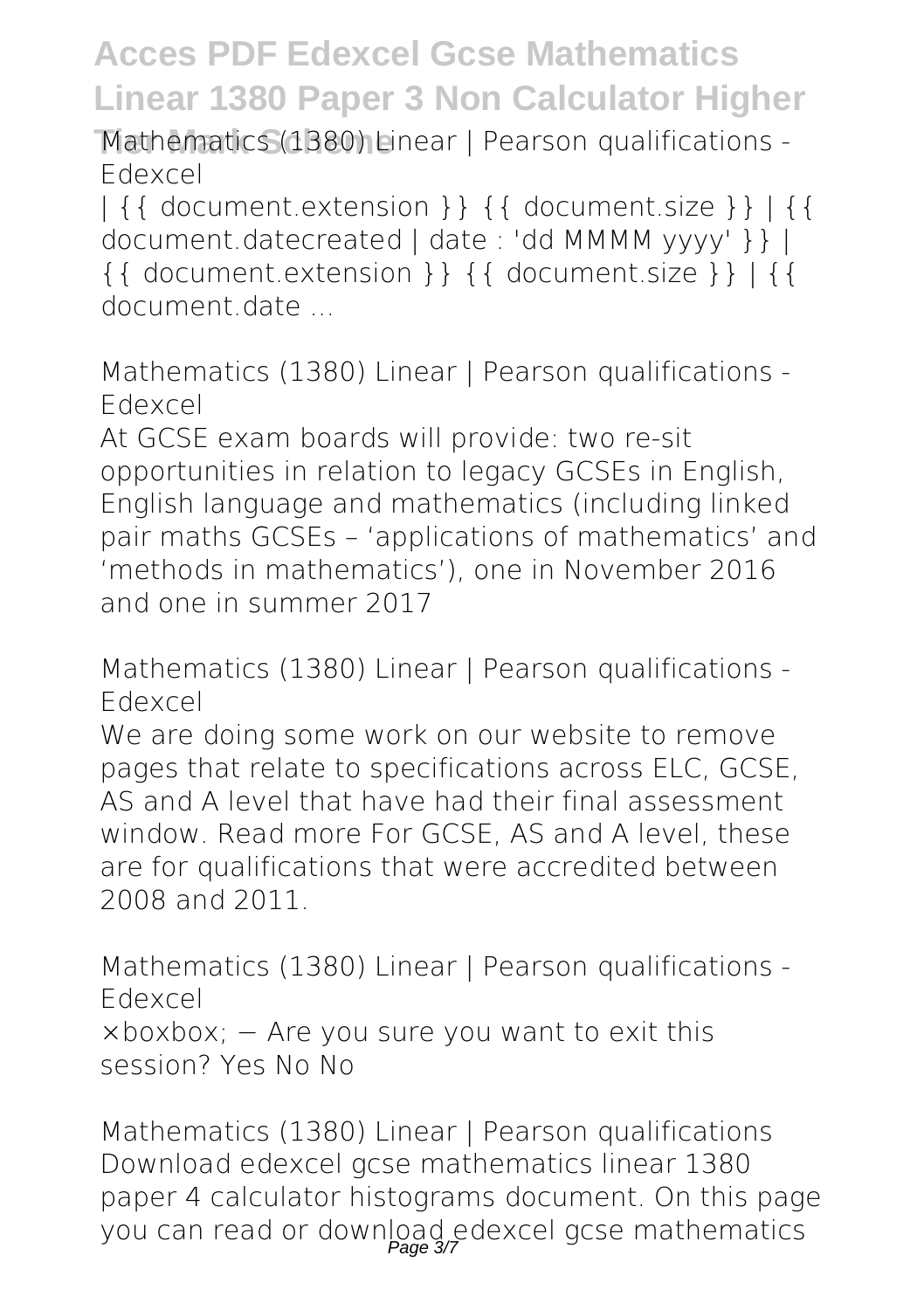**Tinear 1380 paper 4 calculator histograms in PDF** format. If you don't see any interesting for you, use our search form on bottom ↓ . Histograms(H) Edexcel GCSE. ...

*Edexcel Gcse Mathematics Linear 1380 Paper 4 Calculator ...*

GCSE Mathematics (1380) Paper 3H 1 Edexcel is one of the leading examining and awarding bodies in the UK and throughout the world. We provide a wide range of qualifications including academic, vocational, occupational and specific programmes for employers.

*Mark Scheme (Results) November 2010 - Maths Genie* GCSE Mathematics (Linear) 1380)RUPXODH +LJKHU 7LHU You must not write on this formulae page. Anything you write on this formulae page will gain NO credit. Volume of a prism DUHD RI FURVV VHFWLRQ î OHQJWK VHFWLRQ OHQJWK FURVV r h l Volume of cone πr h Curved surface area of cone πrl Volume of sphere  $πr = Surface area of sphere  $πr = r$$ 

*Paper 4 (Calculator) Higher Tier* 1380 3H Question Working Answer Mark Notes. 1 (a)  $ab+2$  2 M1 for 2a - a  $(=a)$  or3b- b $(=2b)$  A1 for a+ 2bor1a+ 2b. (b) 8m– 12n1 B1 cao. 2 223 60.2×0.799  $\Box$  60 0.8 48 0.24 200 200  $\times$  ==. 0.24 3 B1 for any two of 60, 0.8, 200 seen or48 seen M1 for at least one of 60, 0.8, 200 and.

*Mark Scheme (Results) March 2012 - Maths Genie* 1380 3H Question Working Answer Mark Notes 3 Exterior angle =  $6360 = 60$  Interior angle =  $180 - 60$  $= 120 120 + 90 = 210360 - 210 = \text{OR}$  Sum of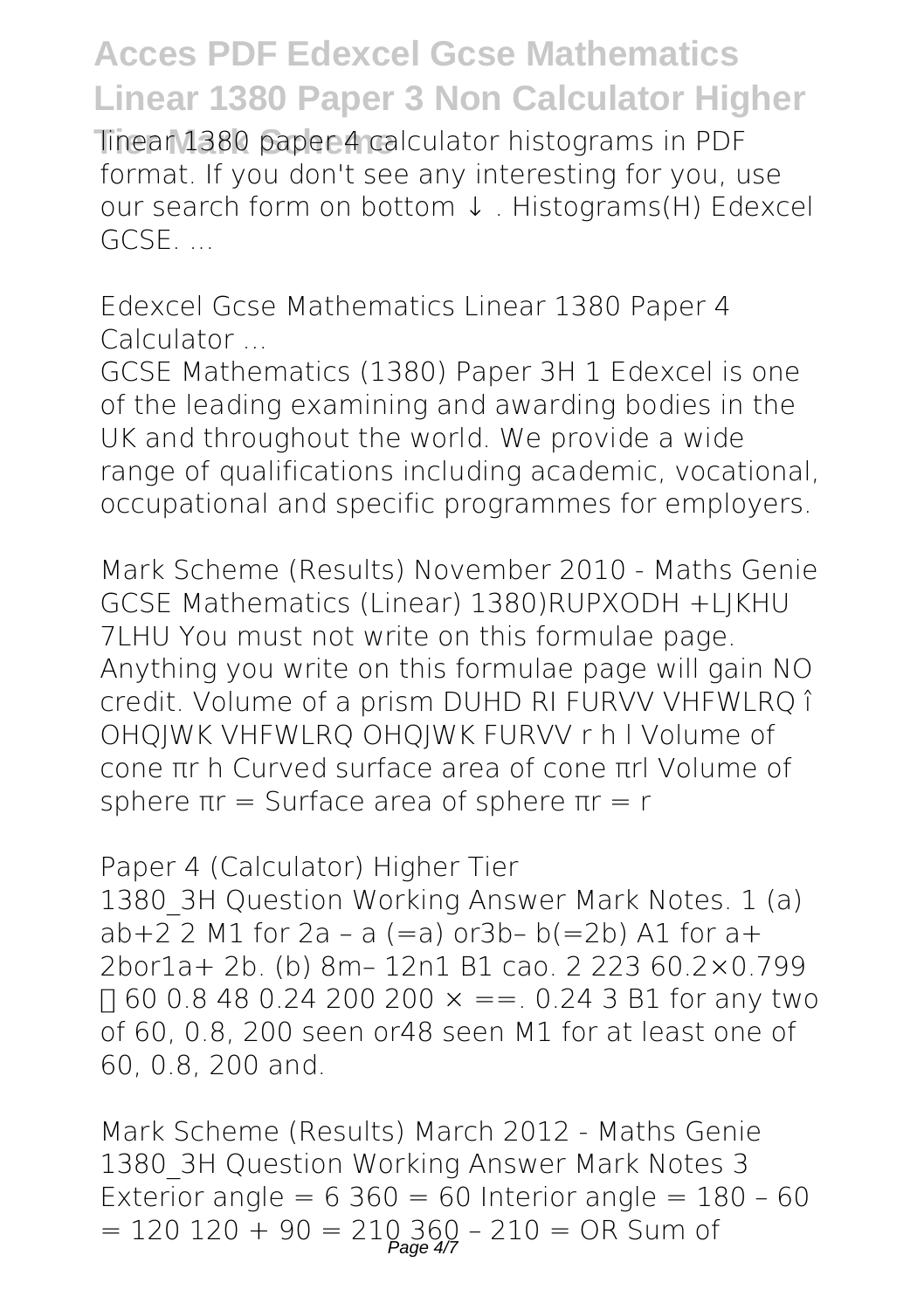**Acces PDF Edexcel Gcse Mathematics Linear 1380 Paper 3 Non Calculator Higher**  $\text{interior angles} = 4 \times 180 = 720 \text{ Interior angle} = 720$  $\div$  6 = 120 120 + 90 = 210 360 - 210 = OR Exterior angle =  $6\,360 = 60$  Exterior angle =  $90\,90 + 60 =$  $1504 M16 360 (= 60)$ 

*Mark Scheme (Results) November 2011 - Maths Genie* 1380/4H Edexcel GCSE Mathematics (Linear) 1380 Paper 4 (Calculator) Higher Tier Friday 12 November 2010 Morning Time: 1 hour 45 minutes Materials required for examination Items included with question papers Ruler graduated in centimetres and Nil millimetres, protractor, compasses, pen, HB pencil, eraser, calculator. Tracing paper may be used.

*Paper 4 (Calculator) Higher Tier - Maths Genie* GCSE Mathematics (1380) Paper 4H Edexcel is one of the leading examining and awarding bodies in the UK and throughout the world. We provide a wide range of qualifications including academic, vocational, occupational and specific programmes for employers.

*Mark Scheme (Results) November 2010 - Maths Genie* 1380/1F Edexcel GCSE Mathematics (Linear) – 1380 Paper 1 (Non-Calculator) Foundation Tier Wednesday 9 November 2011 – Afternoon Time: 1 hour 30 minutes Materials required for examination Items included with question papers Ruler graduated in centimetres and Nil millimetres, protractor, compasses, pen, HB pencil, eraser. Tracing paper may be used.

*Paper 1 (Non-Calculator) Foundation Tier* Edexcel GCSE Maths past exam papers. Edexcel currently runs one syallbus GCSE (9-1) in Mathematics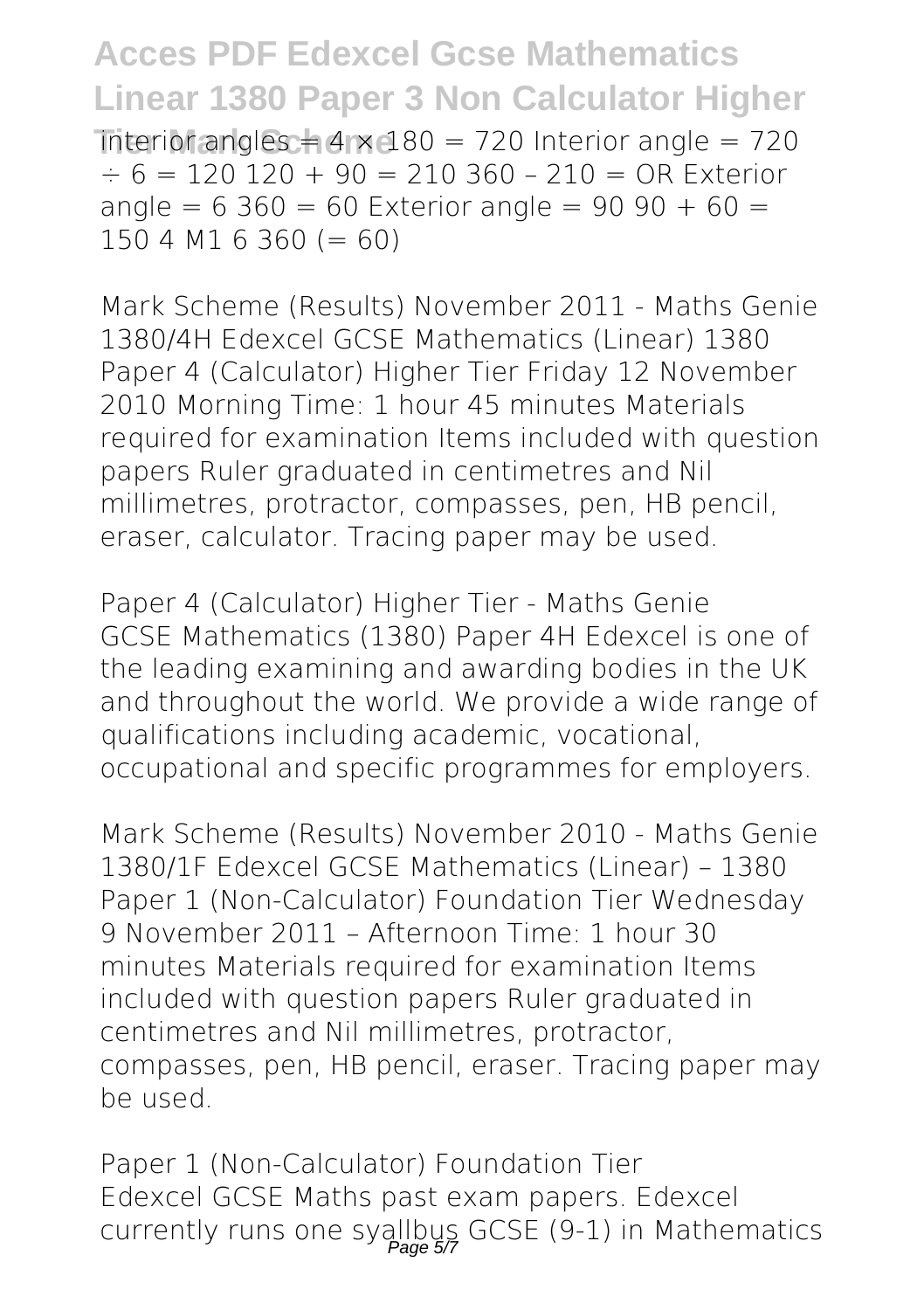**Tima1), prior to 2017 Edexcel ran two syllabuses** Mathematics A and Mathematics B. If you are not sure which exam tier (foundation or higher) you are sitting check with your teacher.

*Edexcel GCSE Maths Past Papers - Revision Maths* Surname Centre Paper Reference 1380/4 H Signature 1380/41-1 Edexcel GCSE Mathematics (Linear) — 1380 Paper 4 (Calculator) Circle Theorems Initial(s) Examiner's use only Team Leader's use only Past Paper Questions Arranged by Topic Materials required for examination Ruler graduated in centimetres and millimetres, protractor, compasses, pen, HB pencil, eraser, calculator.

*fhsmathsrevise - Home*

1380/3H. Edexcel GCSE Mathematics (Linear) – 1380 Paper 3 (Non-Calculator) Higher Tier Monday 18 May 2009 – Afternoon Time: 1 hour 45 minutes Materials required for examination Ruler graduated in centimetres and millimetres, protractor, compasses, pen, HB pencil, eraser. Tracing paper may be used. Items included with question papers Nil.

*Non Calculator Paper Higher Tier - Ilfracombe Academy ...*

1380/1F Edexcel GCSE Mathematics (Linear) – 1380 Paper 1 (Non-Calculator) Foundation Tier Monday 6 June 2011 – Afternoon Time: 1 hour 30 minutes Materials required for examination Items included with question papers Ruler graduated in centimetres and Nil millimetres, protractor, compasses, pen, HB pencil, eraser. Tracing paper may be used.